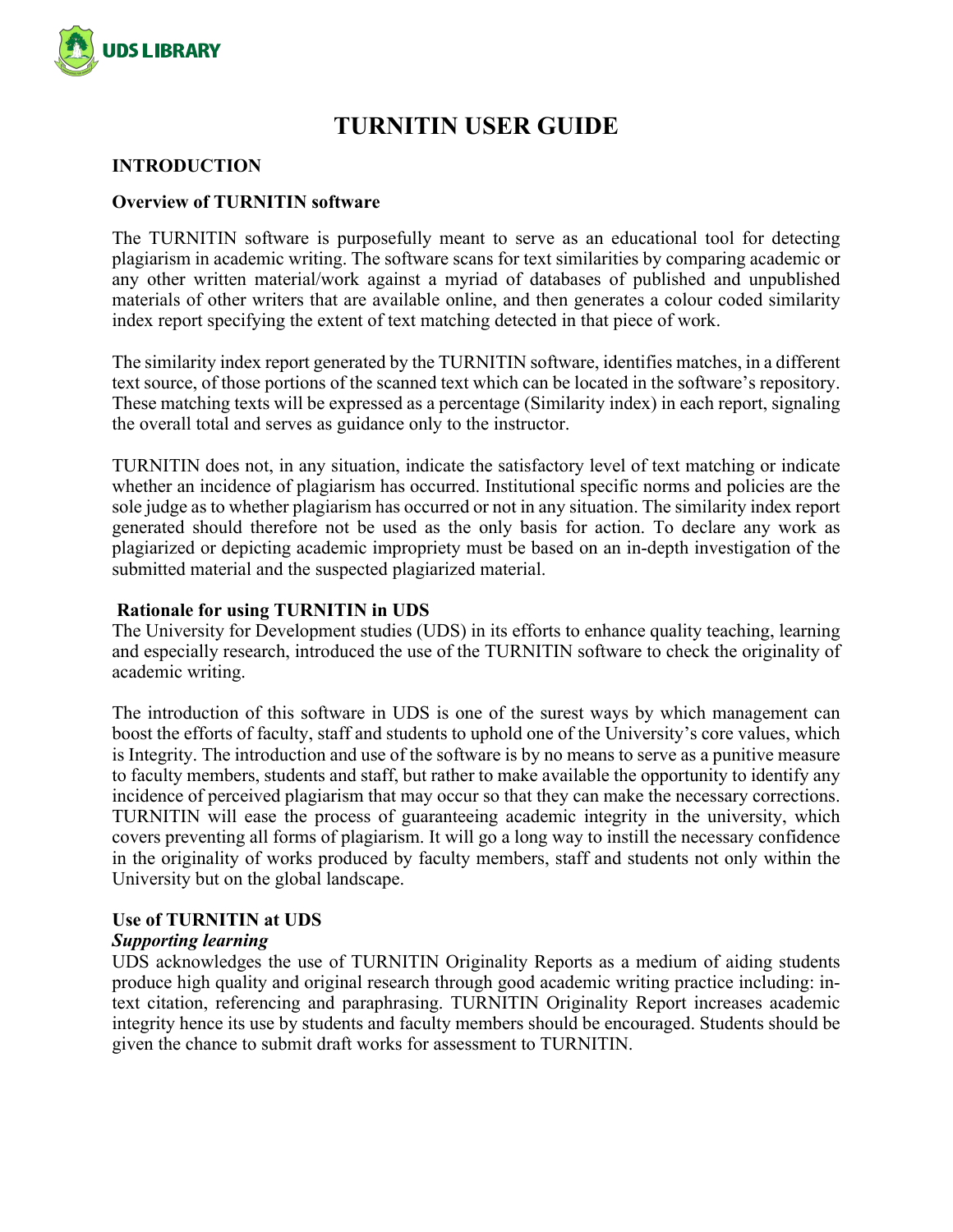# *Determining plagiarism*

TURNITIN is one of the ideal methods of unravelling academic impropriety where similarities in text of a submitted document are detected by matching against other sources in the repository. Faculty members are encouraged to use the TURNITIN software for effectual evaluation of submitted works in order to detect possible cases of plagiarism. Students are under obligation to provide electronic versions of their assignments to be submitted through TURNITIN when it is requested for by their supervisors or lecturer. Students must however be pre-informed and be educated on how the system works. Documents/assignment must not be secretly checked through the TURNITIN.

# *Evaluation and TURNITIN Data*

The impact and general usage of the TURNITIN service would be monitored by UDS to assess the institution's trend of level of usage. This will be reported internally. Exceptional staff who may not have used the software previously will be identified and supported with their training needs.

# *Training*

Every staff is entitled to training in order to use the services provided in the TURNITIN to effectively explain the generated originality report. Students should also be provided with the needed support in their use of the TURNITIN to submit, retrieve and review their originality reports.

# **Conditions of use**

This TURNITIN software is available for use throughout the academic year on condition that Library staff, Deans of Faculty and Heads of Department;

- 1. Will be committed to providing sufficient guidance about good academic practice (integrity) in all types of assessment for their students
- 2. Will acquaint students with the way(s) in which the software may be used
- 3. Understand the limitations of TURNITIN and will diligently review subsequent originality reports.
- 4. Will commence, according to the University policy, investigative procedures in instances where TURNITIN appears to suggest a breach of academic integrity. Originality reports must however be completely reviewed before initiating the formal procedures.
- 5. Will maintain detailed records of TURNITIN use at all times for evaluation purposes or for any subsequent appeal
- 6. Will not compromise the University's appeals mechanisms and will provide the opportunity for appeal when the need arises.

# **GUIDELINES**

# **Common sources of plagiarism**

- 1. Direct copying (published and unpublished) without crediting or acknowledging the source.
- 2. Translating (from one language to another) without acknowledging the source.
- 3. Paraphrasing someone else's work, or one's own without appropriately acknowledging the source.
- 4. Putting together portions of the work of other authors or one's own into a new document.
- 5. Resubmitting one's own authored work which has previously been graded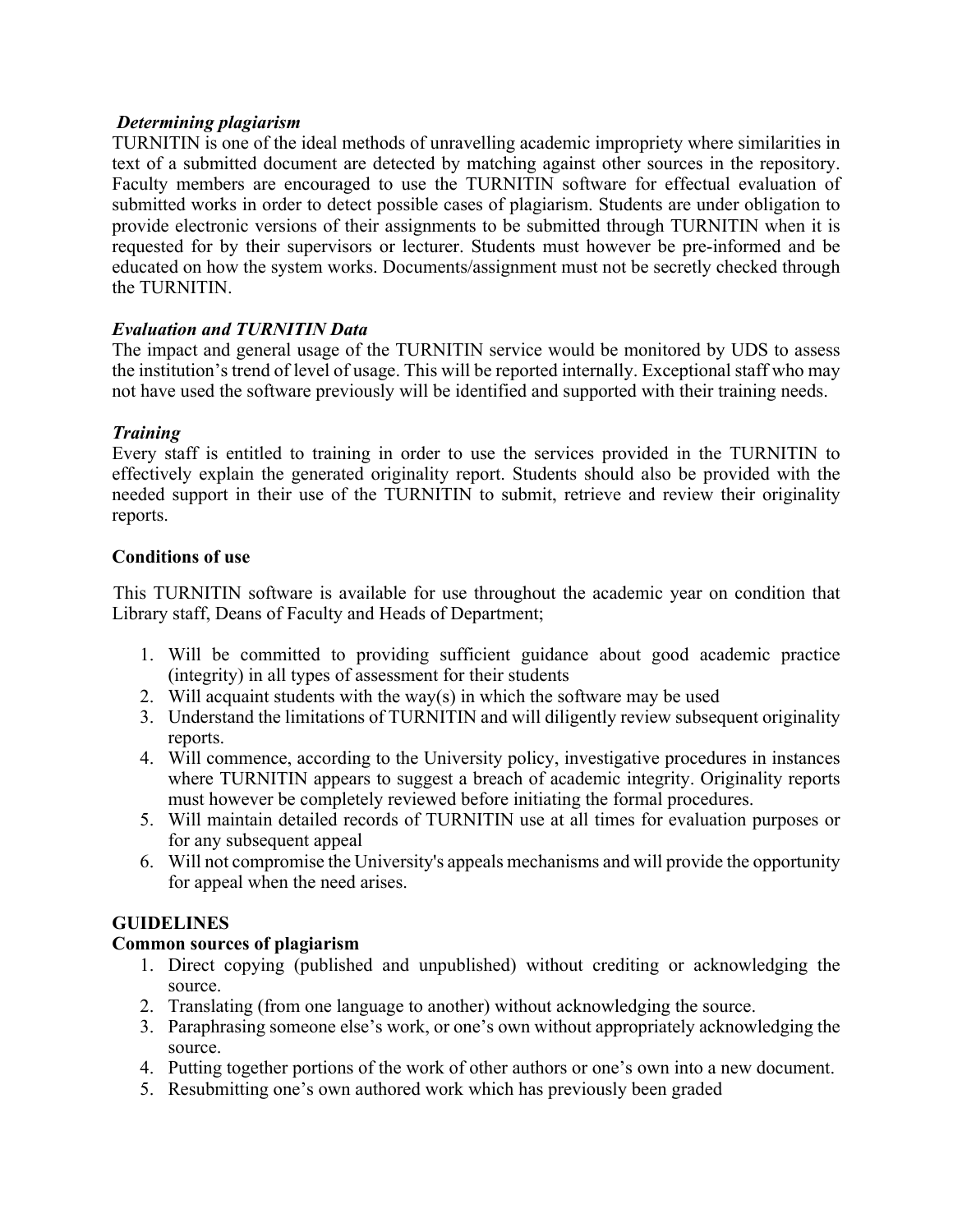- 6. Collusion (unauthorized collaboration, presenting work as one's own independent work, when it has been produced in whole or in part in collusion with other people).
- 7. Copying the work of other students with or without their knowledge and presenting it as your own.
- 8. Ghost-writing hiring a writer to produce a work at a fee without the hired agency or writer taking any credit to the original work produced.

# **Implementation Guidelines**

These guidelines are meant specifically for student work.

- 1. The acceptable file formats for uploads to check for originality in TURNITIN are;
	- o Microsoft Word (DOC and DOCX)
	- o Corel WordPerfect
	- o HTML
	- o Adobe PostScript
	- o Plain text (TXT)
	- o Rich Text Format (RTF)
	- o Portable Document Format (PDF)
	- o OpenOffice (ODT)
	- o Hangul (HWP)
	- o PowerPoint (PPT)
- 2. File size of a document to be submitted may not exceed 40 MB. Such large file sizes may be reduced by deleting non-text content like images.
- 3. Text only files may not exceed 2 MB.

### **Use of the TURNITIN Originality report**

- 1. Students are required to submit all theses, long essays and assignments to TURNITIN to generate an originality report with a similarity index through their various departments/faculties or campus libraries.
- 2. Instructors/Faculty members are encouraged to use TURNITIN on regular basis to familiarize themselves
- 3. The following similarity indices of Text Matching based on TURNITIN colour coding are acceptable in UDS.
	- a. Overall Similarity Index should not exceed 20 %
	- b. Permitted single source similarity index is 2% and below
	- c. Acceptable number of words in an unbroken string (sentence/phrase) should not exceed 10 words
- 4. Well acknowledged or properly cited direct quotations can be ignored
- 5. Bibliography, cover page and declaration information should be ignored during the visual inspection as this can inflate the similarity index.
- 6. Limitations of the TURNITIN software should be taken into consideration when reviewing the originality report.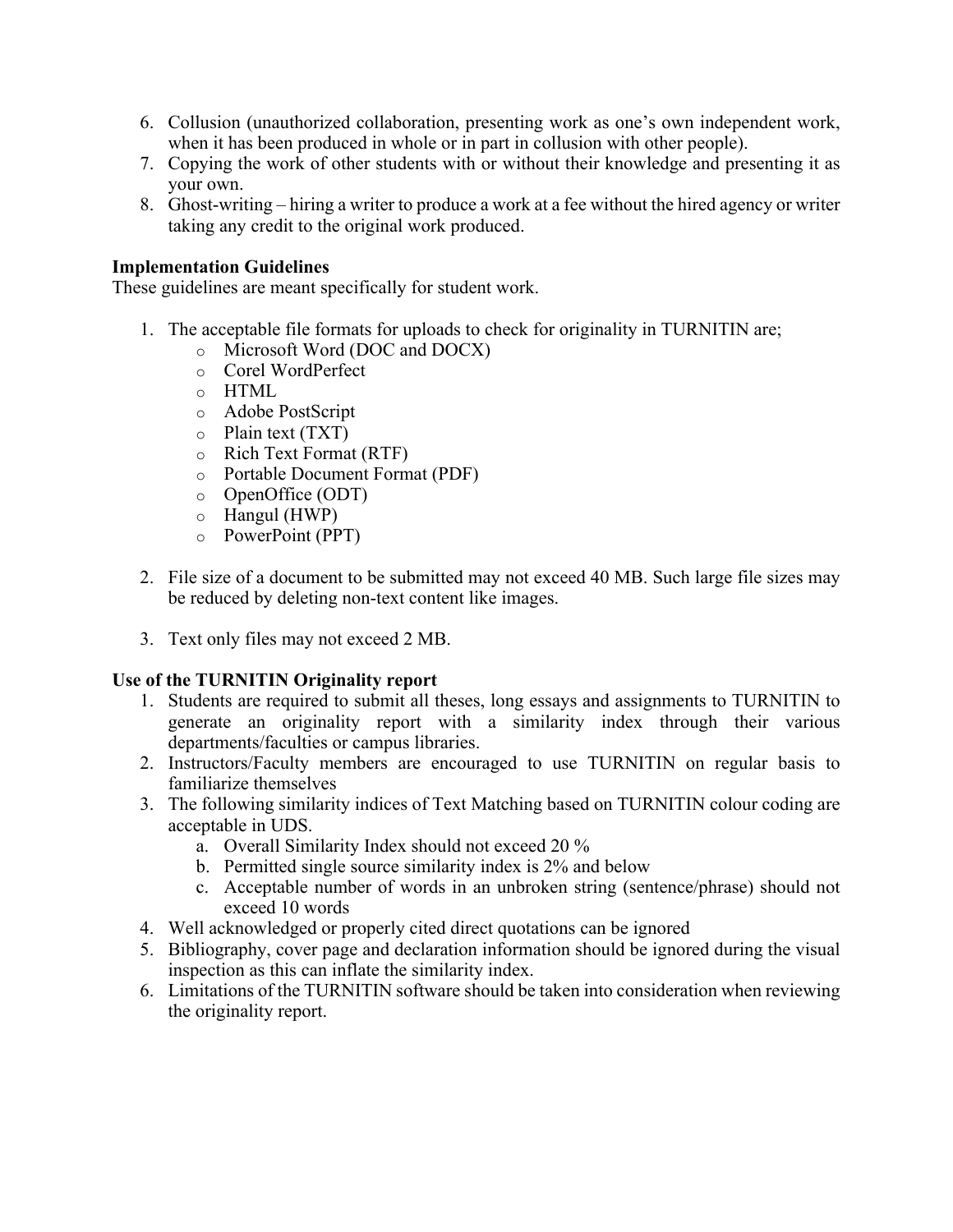# **Procedures for Submission of Work to TURNITIN**

- 1. TURNITIN, as an educational tool, is available to all faculty members, staff and students of the University for Development Studies (UDS); and permitting students to submit some, if not all, of their assignments to the system as part of their educational programme is highly recommended.
- 2. The Instructors must pre-inform students as and when they are required to submit their assignments/lab reports/long essays/theses/dissertations to the system.
- 3. The system can permit unlimited submissions of students' works (draft), in order to provide the opportunity for review after the originality reports have been generated before submitting their final work. The decision as to the number of submissions permitted by each student should be determined by the concerned lecturer/supervisor and communicated appropriately.
- 4. High similarity indexes can be realized in instances where re-submission to TURNITIN has been done for the same work (draft) with the intention of editing out the matching sections detected. To avert these situations, draft work or any works in progress should NOT be submitted to the TURNITIN standard repository until it is due for final submission.
- 5. To create a database against which works of current students can be checked against that of past students, assignments/lab reports/long essays/special topics and undergraduate project reports/dissertations can be submitted to the TURNITIN STANDARD REPOSITORY.
- 6. Theses/reports/assignments of graduate students are to be compulsorily scanned through TURNITIN software and the corresponding originality report be attached to the work before submitting to the graduate school for final assessment.
- 7. MA/MPhil/PhD supervisors are advised to encourage their students to submit early drafts of sections of theses for originality checking, so that their students fully understand how to use the software when preparing their thesis.

# **Investigating Plagiarism**

- 1. Procedures for examining suspected plagiarized work as stated in the Plagiarism policy would be applied where TURNITIN appears to indicate so.
- 2. A Graduate Studies Committee can be constituted to help with the investigative process in the case of graduate thesis, the Graduate Studies Committee of the relevant department must be involved in the investigation.
- 3. The reported similarity index should not be used as the only basis for action. Percentage levels above the recommended levels can be flagged for interpretation and investigated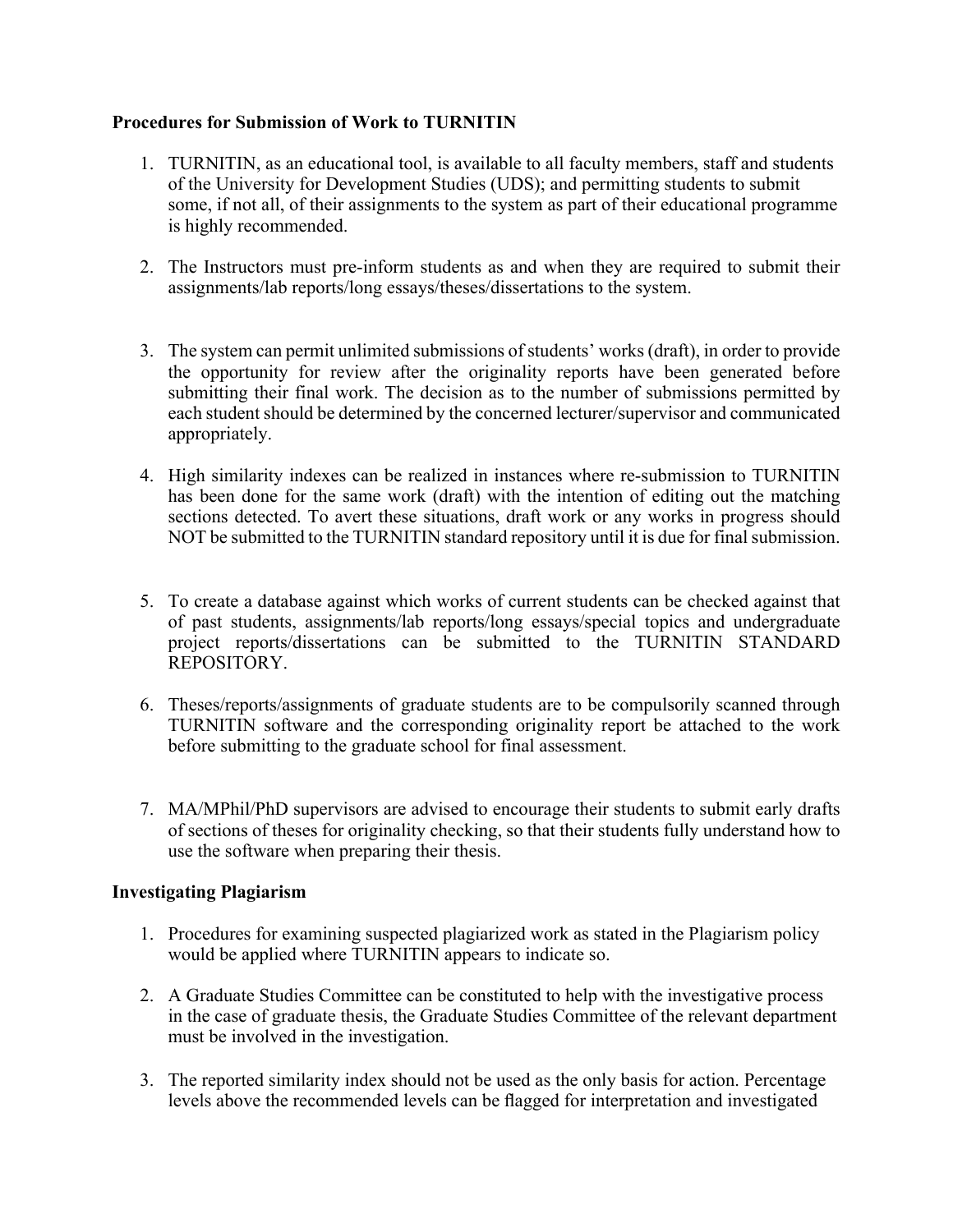further. In such cases, the full report should be examined to detect the magnitude of the matching text.

- 4. Thorough investigation must be carried out on any student's work that is doubtful. The plagiarized material is a perquisite to initiate the investigative procedure.
- 5. The judgment of work not being plagiarized is the responsibility of the lecturer/supervisor/Graduate Studies Committee or any other appropriate authority as TURNITIN cannot be the sole evidence of work that has been originally produced.

# **Procedures for Submission of Work at Departmental Level Graduate Level**

- 1. Throughout the process of graduate long essay, dissertations or thesis supervision, students must be permitted to make a number of submissions in order to scan and review the TURNITIN originality report generated, to reduce the similarity index as necessary. Students' work should NOT be submitted to either the TURNITIN standard repository or the institutional repository at this stage.
- 2. Supervisors should assist students to interpret the TURNITIN reports in order to help them review their written material.
- 3. All graduate students are required to submit the final copies of their thesis for scanning through the system either at their departments or at the Campus Libraries. The originality report generated should be printed and signed by the supervisor(s) and then attached to the thesis before submitting to examiners for marking.
- 4. The necessary corrections must be effected after marking and a final generated TURNITIN originality report will be submitted to the Departmental Advisory Committee for review.
- 5. The Departmental Advisory Committee should be responsible for reviewing the report and making the necessary recommendations if the Committee suspects academic impropriety in the thesis.
- 6. Investigative procedures will be initiated according to UDS Plagiarism Policy.
- 7. The Departmental Advisory Committee should permit a student one opportunity to resubmit their work along with a new TURNITIN report if the initial submission is suspected to breach academic integrity.
- 8. All final graduate theses/dissertations must be deposited into the UDS Institutional Repository and the TURNITIN standard repository.
- 9. The Final deposition of graduate theses/dissertations/long essays into the STANDARD TURNITIN Repository shall only be done by the appropriate University Library staff at the request of the Graduate School. This can be done only after submission of the final hard bound copy along with the electronic version.